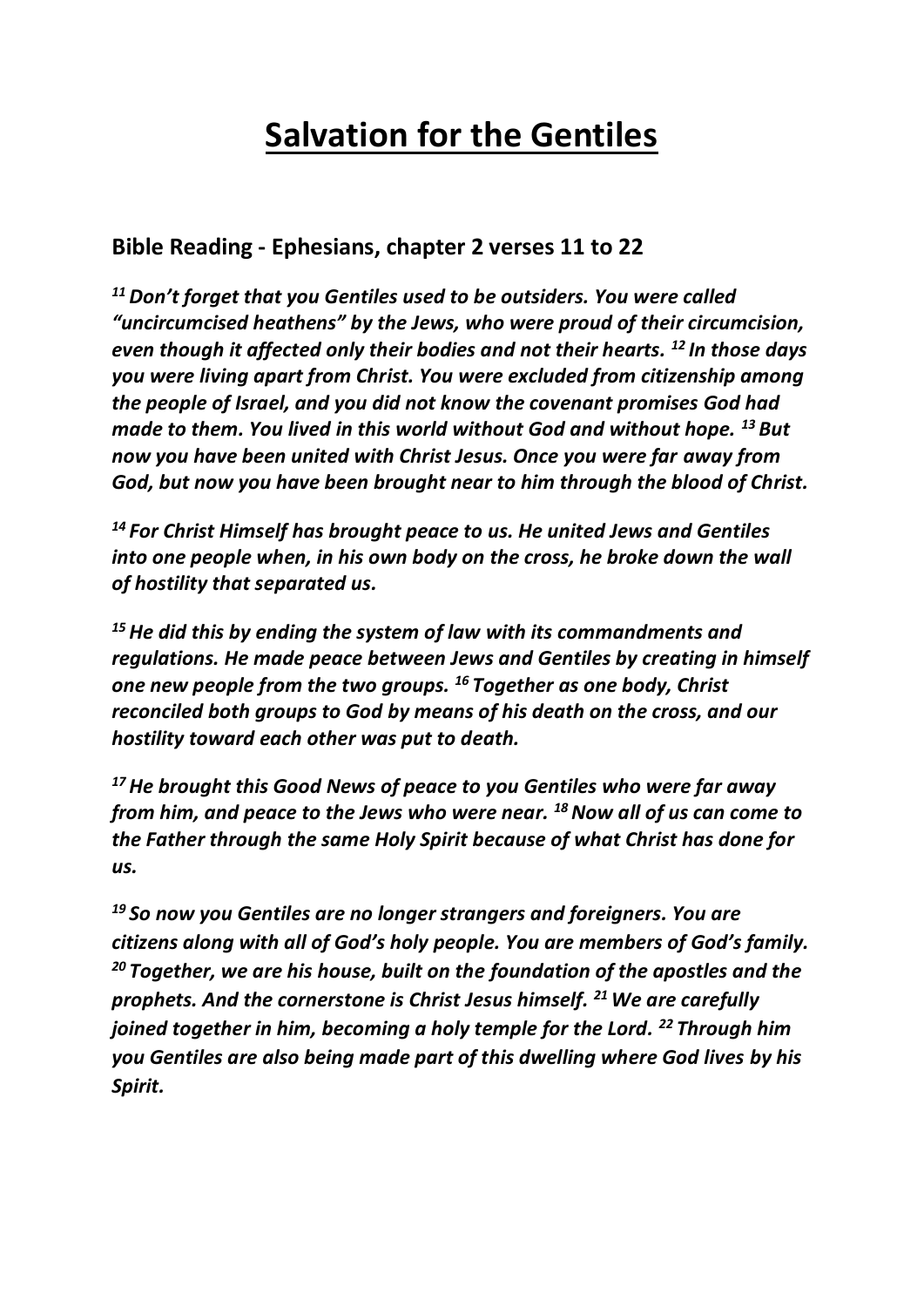#### **SERMON**

For the sake of clarification, the definition of a Gentile is 'One who is not of the Jewish faith **or** is of a non-Jewish nation.'

The Old Testament is not about gentiles at all! It is about God's chosen people – the people of Israel, descendants of the patriarch, Abraham, and we refer to such people today, as the Jews. The Old Testament is also about the coming of a Saviour for the Jewish people, or Messiah – and we, as gentile followers of Christ, believe that Jesus Christ was and is the Messiah. His Hebrew name is 'Jeshua'.

If you and I had been born as gentiles during Old Testament times (from about 4,000 BC up to the birth of Christ), we would have had no part in God's Kingdom, and no chance of spending eternity in Heaven when we died.

However, Jesus' death on the Cross and His resurrection changed all that.

Today is what the Church calls Epiphany Sunday.

Friday 6<sup>th</sup> January was Epiphany, the twelfth day after Christmas – and is the day we celebrate the manifestation of Jesus Christ to the gentiles. The first gentiles to meet with a very young Jesus Christ were the three wise men or Magi, as they are called, from the East.

The Magi knew that a special birth had taken place a long way away from where they lived in the East and they believed a huge star they followed would take them to the birth place of a very special King. And of course it did!

I often wonder if they knew *just* how special a king they were to discover, living with His mother and father in a small house in Bethlehem in Judaea. By the time they found Him, Jesus, the Saviour of the World, was almost certainly toddling around – He would have been about 18 months to two years old. It is clear from Scripture that Mary, Joseph and baby Jesus were not still in the stable when the Magi brought to Him their gifts of gold, frankincense and myrrh.

We know this because, so angry was Herod, the actual human King of that area at the time, (to find out that a 'supposed King' had been born just down the road), that Herod sent his 'death squad' to (as Matthew tells us in chapter 2) *'kill all the boys in and around Bethlehem who were two years old and under, based on the wise men's report of the star's first appearance.'*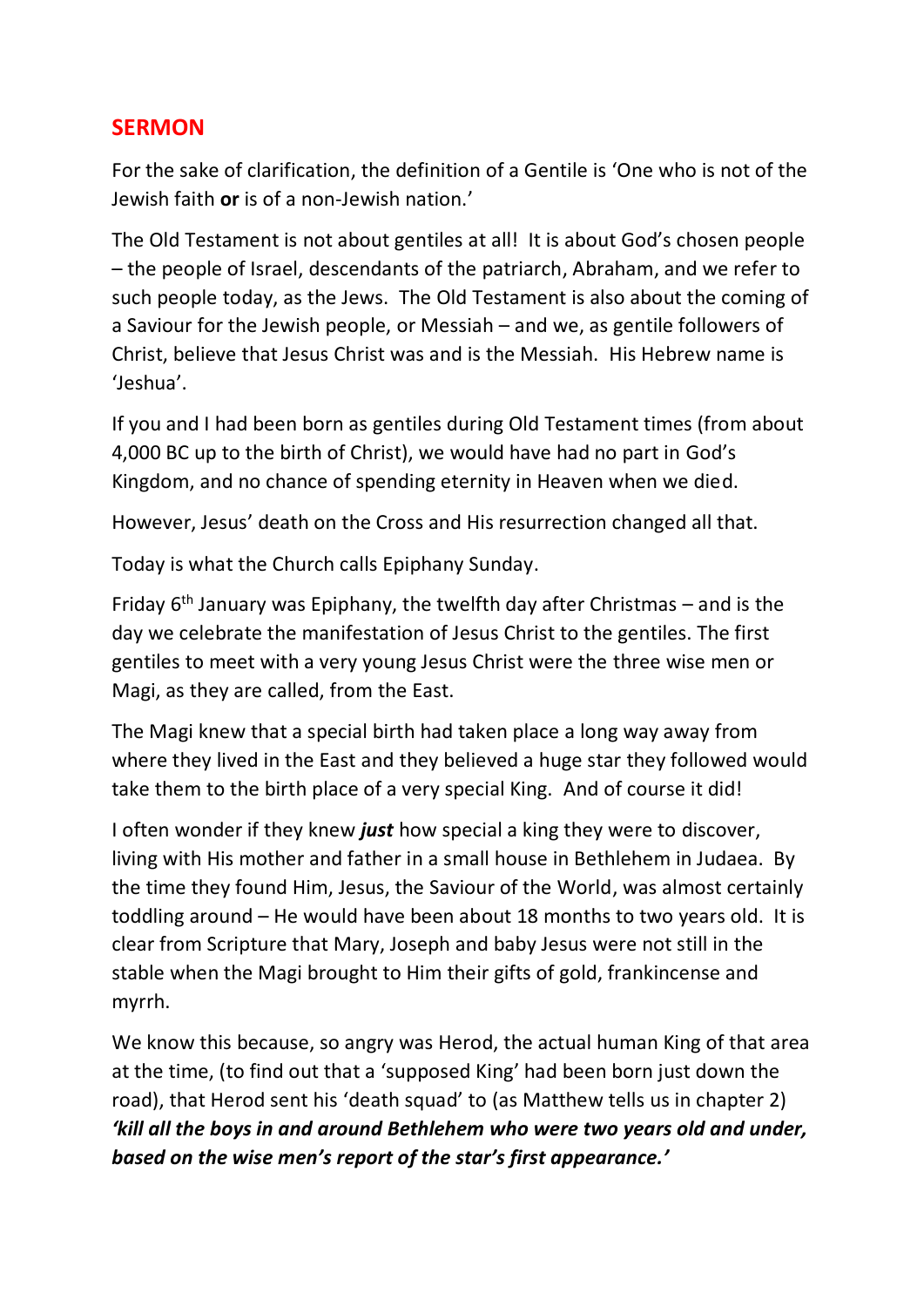Jesus was forced to become a refugee because of Herod. An angel, aware of Herod's plan, instructed Mary, Jesus' natural mother, and Joseph His, let's say 'adoptive father', to go to Egypt until it was safe for them to return. After a while they returned and settled in Nazareth and we learn in the Gospels about Jesus growing up and beginning his ministry at the age of about 30.

In the reading today, the apostle Paul is writing to a church established in the city of Ephesus not long after Jesus' death.

I discovered recently that at the time of Jesus, Ephesus was the fourth largest city in the world after Rome, Alexandria (in Egypt) and Antioch in Syria. Ephesus was a busy trading city of 300,000 people on the coast of the Mediterranean, in present day Turkey. It was incredibly corrupt with all sorts of pagan religions, temples and idolatry. It was nothing short of a divine miracle that a Church was established against all odds in such a place – but then, God is in the business of performing miracles.

I believe God laid it on my heart to talk about this passage of Scripture today, because He wants me to inform you (or remind those of you who already know), that there is essentially only one reason that gentiles like you and I can come into a personal relationship with Almighty God and be saved from eternal punishment - which is the consequence of our sin – and receive the gift of eternal life, living with God and all believers in Heaven for eternity.

Yes, it is primarily because Jesus Christ, His only Son, died on the Cross for you and me in our place, that we are saved; **but** there is another equally important reason that seems to be overlooked or made much less of, by the Church today.

The reason is expounded partly in the Bible passage I just read, but also in another Scripture that is also written by Paul, which I will refer to shortly.

In today's reading what we heard was this:

Prior to the coming of Jesus Christ, we were excluded from God's Kingdom; we were without God and without hope. But the blood, Jesus shed on the cross, meant the possibility of reconciliation to God for those who will believe in Him.

We, as gentile followers of Christ, together with Jewish followers of Christ (known more commonly as Messianic Jews) have become one people in God's eyes, because of Jesus' death and resurrection.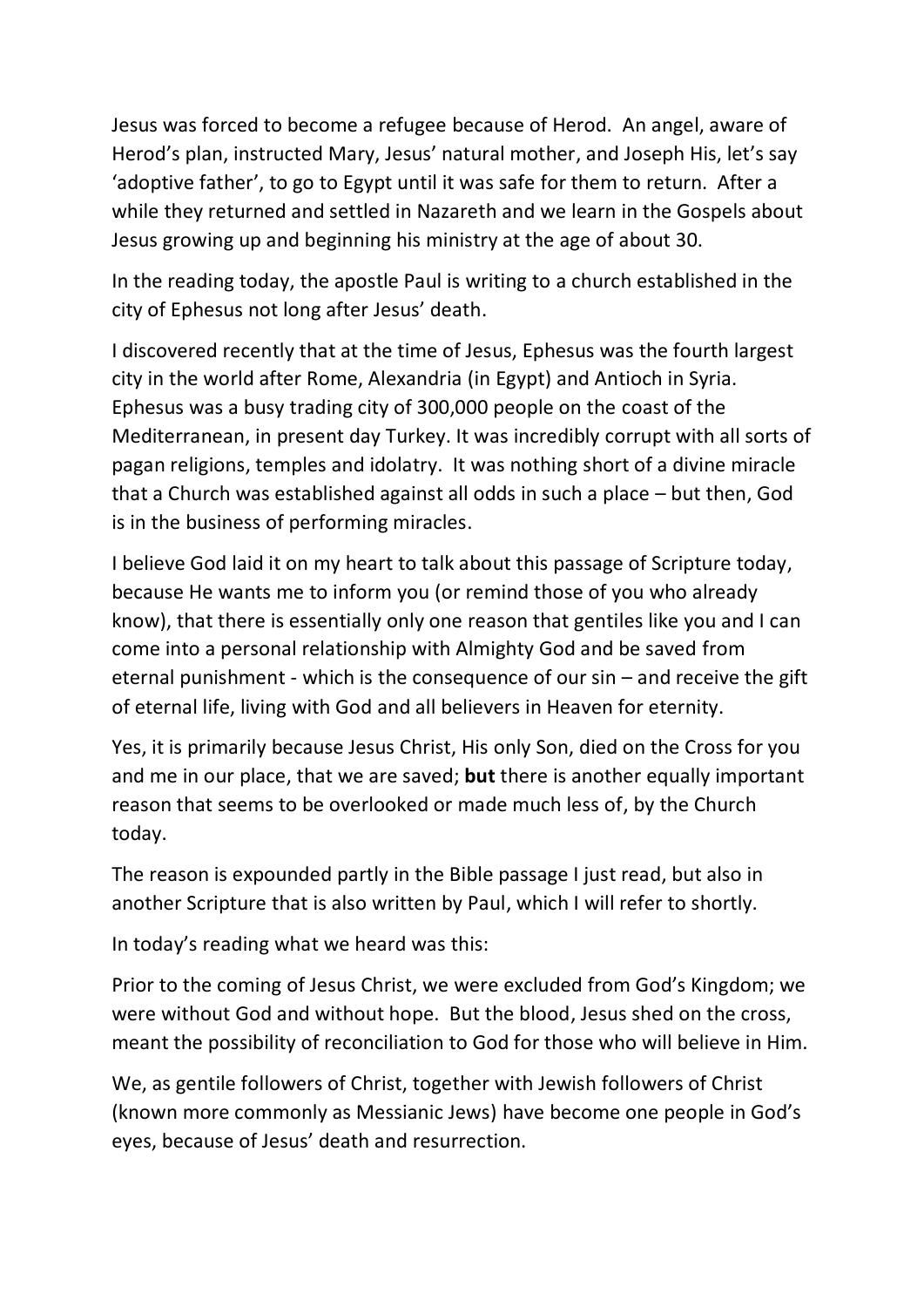We are all members of God's family – children of the living God and will, praise God, share in Christ's inheritance; that is, to live with God in Heaven forever. That is the rightful inheritance of a repentant believer, says the Bible here in Ephesians.

But why did God do this? Why did He 'open the gates' as it were to the gentile nations? Why the change of heart?

Until Christ came, gentiles had no place in the Kingdom, it was reserved for Jews alone.

The answer will become clearer in a few minutes, so please bear with me…..

As we have talked about before, Jesus was a Jew. He didn't grow up in a nice Christian family home as some people think. He grew up in a poor Jewish home!

The disciples Jesus chose to follow Him were Jews. The Apostles were Jews, and the first converts to Christianity were Jews not gentiles.

The Word of God makes it very clear that the Jews despised gentiles and the Jewish leaders despised Jesus, even though He was a Jew.

One such leader was Saul of Tarsus. He, like the Pharisees and Sadducees, was so sure Jesus and His followers were working against the purposes of God, and was so zealous for God, that he went about persecuting, imprisoning and in some cases killing Christians.

However, what God saw in Saul was his heart, and his love for the Father, and so God chose him to be His instrument (or evangelist) to the gentiles. You probably know the story well, Saul was on his way to Damascus to round up and imprison more Christians, when he had a personal encounter on the roadside with the risen Jesus Christ. He then became converted, had his name changed by God to Paul, and after meeting up with and gaining the approval of the Disciples and apostles, Paul himself became an apostle. But God told him he was to focus his ministry on preaching the Gospel to the gentiles, not to the Jews. Initially the other apostles couldn't believe that God would do such a thing. Why? Because throughout their history, gentiles had no place in God's kingdom. Jews weren't even allowed to associate with, or talk to such people. And Gentiles weren't allowed to enter the Temple. Jesus Himself said in Matthew 15 and verse 24 "I was sent only to the lost sheep of Israel."

God was the God of the Jews and that was that.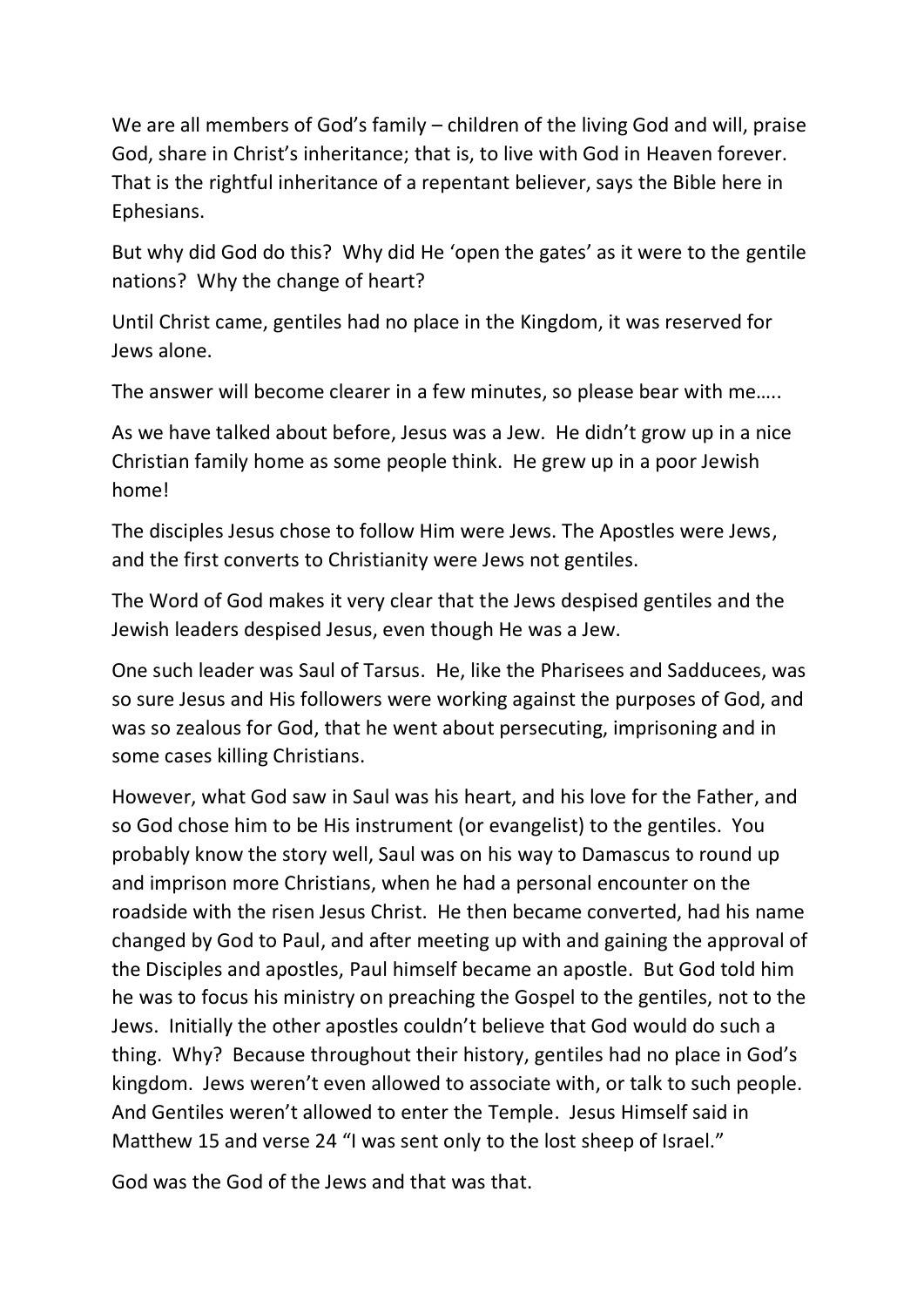Why then did God suddenly decide - during the life of Jesus, or immediately after His death - to save gentiles, after thousands of years of them having no hope of salvation?

After all, God's original intention was to save the Jews only. The Jews – like all people – were sinners. The New Testament writers tell us that the laws laid down by God through His servant Moses simply convicted the Jews of their sins. Those laws couldn't save anybody. The Law could not **stop** anyone from sinning because of our fallen nature, and God decided that He had had enough of the priests offering Him animal blood sacrifices to appease Him, as it were of the people's sins. He decided he could only now save His chosen people – the Jews – by shedding the blood of His precious Son, Jesus Christ.

So, the rhetorical question I just asked was this 'Why did God suddenly decide to offer salvation to the Gentiles'?

And the answer is:

Because the Jews rejected the One they were waiting for, the One whom God sent to them as He promised He would - their Messiah – the only begotten Son of God – Jeshua (Jesus).

You can read a very full account of this in the book of Romans chapters 9 through to 11 but allow me in the interests of time to precis what Paul is saying in a part of that passage:

In Romans 11 verses 13 to 21 we read this;

*"I am saying all this especially for you Gentiles. God has appointed me as the apostle to the gentiles. I stress this, for I want somehow to make the people of Israel jealous of what you Gentiles have, so I might save some of them. For since their rejection meant that God offered salvation to the rest of the world, (the gentiles) their acceptance will be even more wonderful. It will be life for those who were dead! And since Abraham and the other patriarchs were holy, their descendants will also be holy—just as the entire batch of dough is holy because the portion given as an offering is holy. For if the roots of the tree are holy, the branches will be, too.*

*But some of these branches from Abraham's tree—some of the people of Israel—have been broken off. And you Gentiles, who were branches from a wild olive tree, have been grafted in. So now you also receive the blessing*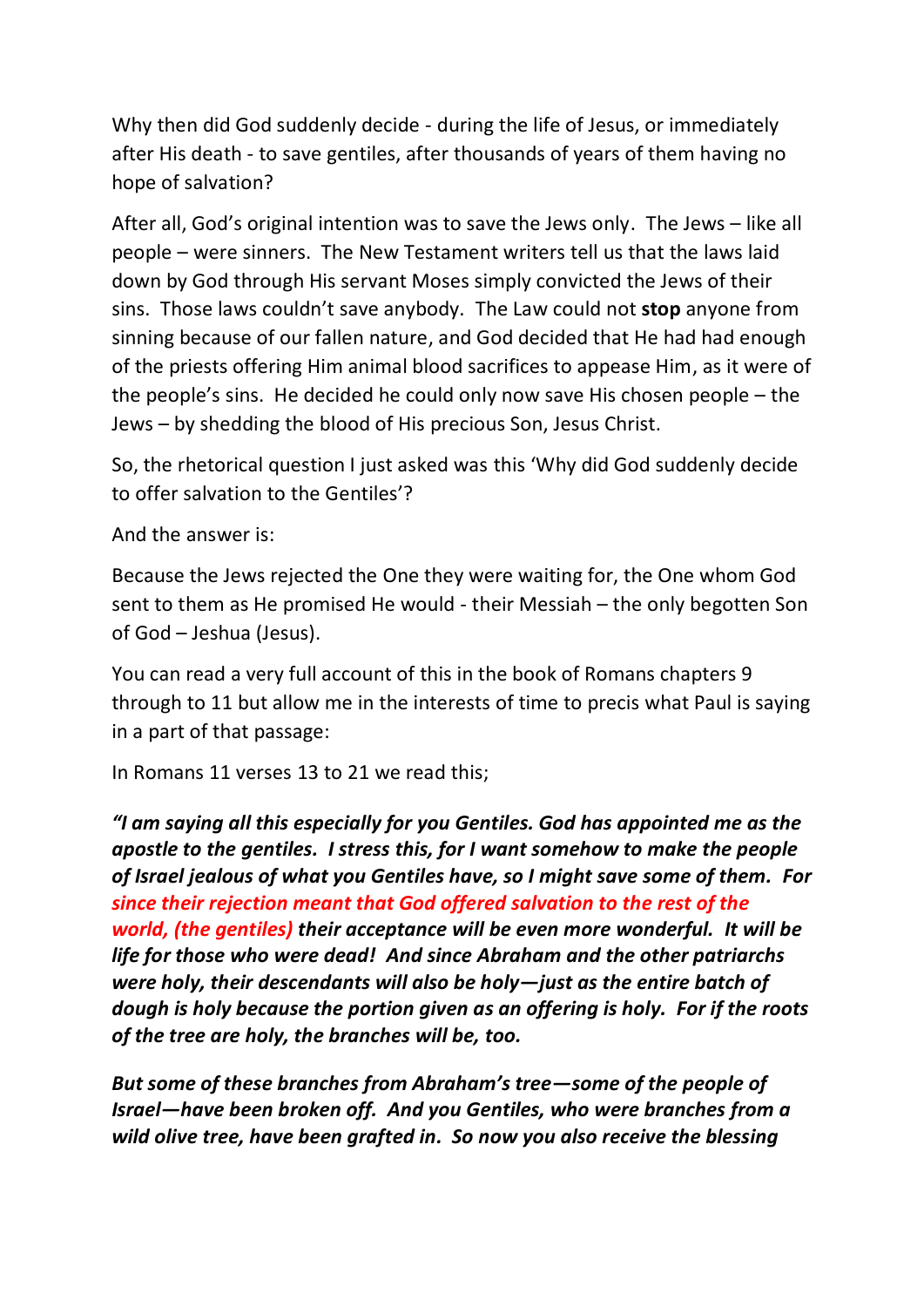*God has promised Abraham and his children, sharing in the rich nourishment from the root of God's special olive tree.* 

*But you must not brag about being grafted in to replace the branches that were broken off. You are just a branch, not the root.*

*"Well," you may say, "those branches were broken off to make room for me." Yes, but remember—those branches were broken off because they didn't believe in Christ, and you are there because you do believe. So don't think highly of yourself, but fear what could happen. For if God did not spare the original branches, he won't spare you either.'*

What does this mean? Paul is saying that because many of the Jews had rejected Christ as Messiah, those unbelieving Jews had forfeited their salvation. Instead of them receiving salvation (God's original will for them), God decided in His Sovereignty to offer salvation to gentiles who would believe (as well as to any Jews who would believe). Describing God as an olive tree, Paul is saying the Jews are all part of the tree and he refers to them as branches. He says that those branches who decided not to believe Jesus was their Messiah would be broken off, no longer a part of the tree, even though later in the passage he goes on to say they could be grafted back in again if they repent and turn to Christ.

He says that gentiles, you and me, by turning to Christ and accepting Him as their Messiah would be grated in to the Olive Tree (God's Kingdom) in place of those broken off branches (unbelieving Jews), and we would receive an inheritance in God's Kingdom which would include eternal life.

#### Isn't that amazing?

I said earlier that God decided to use Paul as His chosen evangelist to the gentiles. Most of the disciples and other apostles at that time were evangelising the Jews – convincing the Jews that Jeshua (Jesus Christ) was their promised Messiah.

However, I suspect that even though we read that the disciples and early apostles cautiously accepted Paul when he came to them claiming to be an apostle (their scepticism was of course due to his reputation for having any Jew persecuted who claimed to be a follower of Christ), some of them may still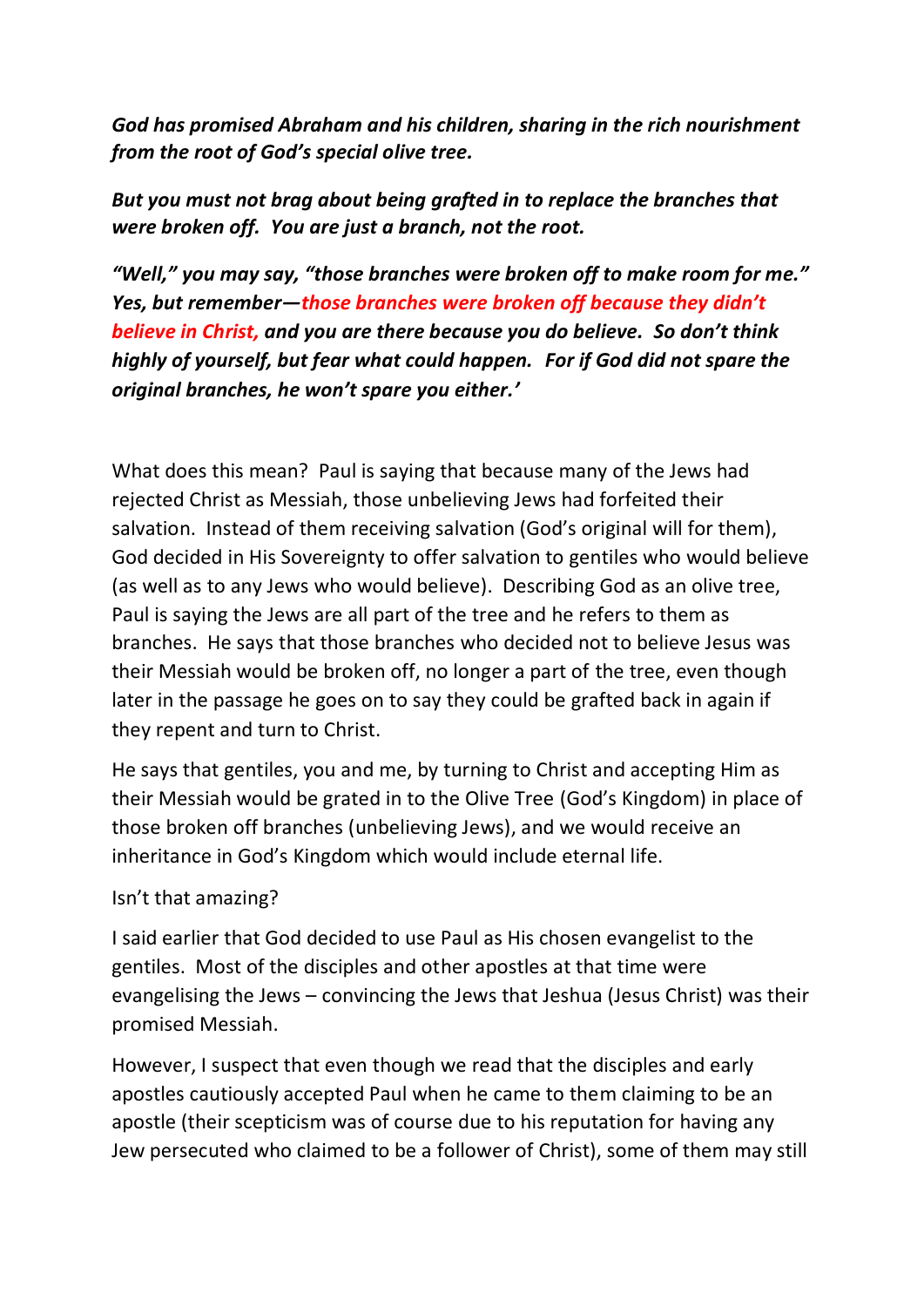have had their doubts, especially when he claimed that God wanted to use him to reach gentiles and not Jews.

In Acts 10 v 34 and 35 we read that God told **Peter** to evangelise a gentile, a Roman Army Officer called Cornelius. Peter was very uncomfortable with the thought of this and took some convincing by God because it involved visiting the man's house and talking to him – expressly forbidden under Jewish law.

But as a result of Cornelius' prayer, he and his family heard from Peter the Gospel message, responded to it, and received baptism and the gift of the Holy Spirit.

### As a result, it says in these verses, *'Peter replied, "I see very clearly that God shows no favouritism. In every nation he accepts those who fear him and do what is right".'*

When Peter went back to tell the other disciples what he had done in obedience to God, together with the outcome of his actions, they were now totally convinced that God's plan was to offer salvation to both Jewish **AND** gentile believers. I am sure any lingering doubts they had about Paul's calling by God to preach to the gentiles were finally dispelled.

St John, the disciple whom Jesus loved, tells us in chapter 1 of his Gospel and verses 11 to 13, that although the long-awaited Messiah had come, as foretold by the prophets of old and appeared to His own people, the Jews, John tells us that although or because, the Jews rejected Jesus as their Messiah, *all* who choose to believe in Jesus and accept Him as their personal Saviour are given the right to become Children of God, whether Jew or gentile.

This is what he said (talking of Jesus)…

*'He came to his own people, and even they rejected him. But to all who believed him and accepted him, he gave the right to become children of God. They are reborn—not with a physical birth resulting from human passion or plan, but a birth that comes from God.'*

Let me ask you a question.....

Do you believe in Jesus?

Do you accept Him as your Saviour?

If not, I would love to pray with you after the service. A simple but lifechanging prayer, that will change your life and your destiny for ever. Eternal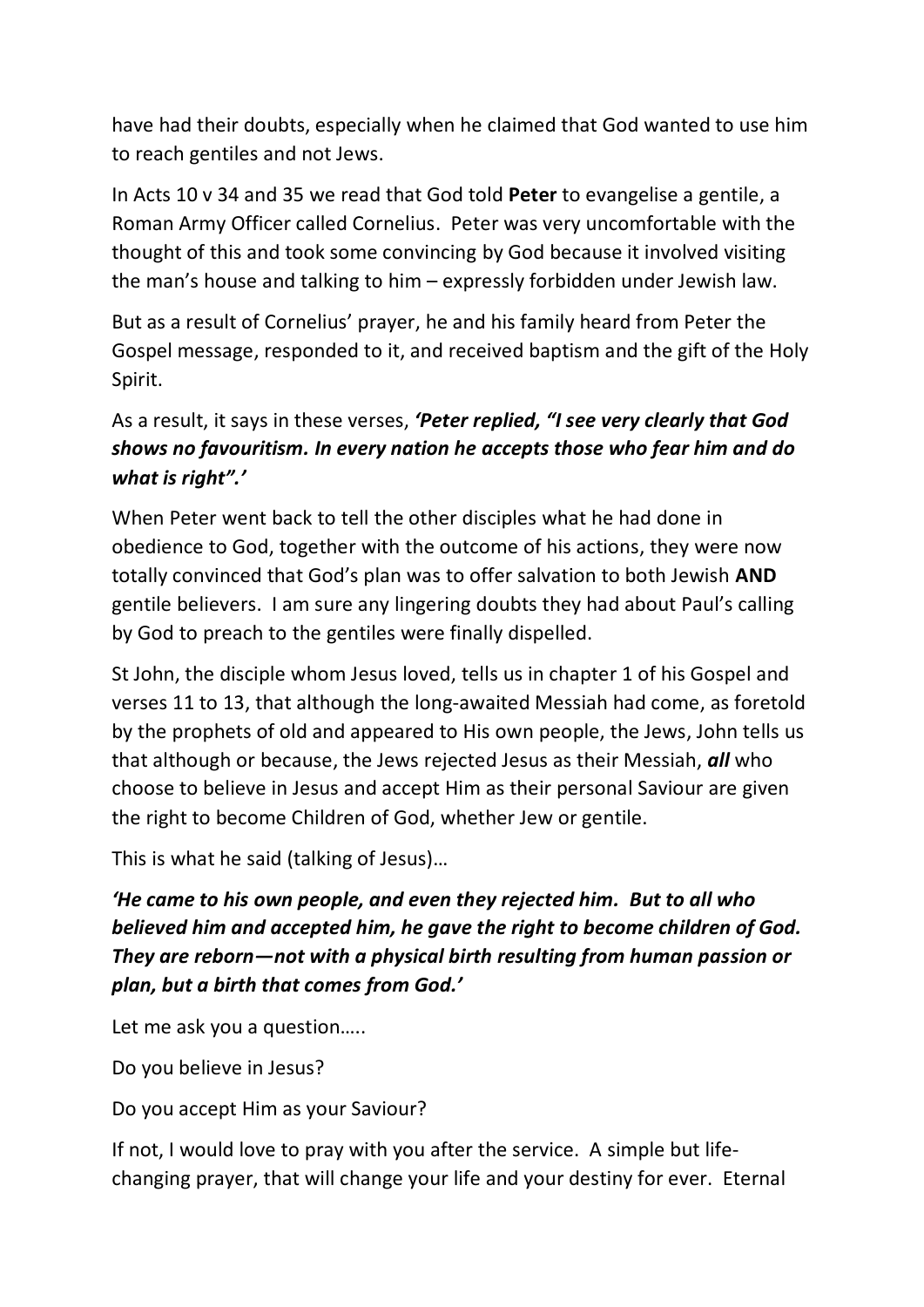life is a gift from Almighty God. Our part is to receive and accept it. We cannot earn it through doing good things.

If you **do** believe in Jesus and accept Him as your Saviour, then as we have just heard, the Bible says, you are now a child of God. If you are a child of God that means you have a share in an eternal inheritance.

Of this inheritance, Paul tells us in Ephesians 1 v 14:

# *'The (indwelling Holy) Spirit is God's guarantee that he will give us the inheritance he promised and that he has purchased us to be his own people. He did this so we would praise and glorify him.'*

And in Colossians 3 v 24 we read:

*'Remember that the Lord will give you an inheritance as your reward, and that the Master you are serving is Christ.'*

In case of any doubt, in Hebrews 9 v 15 we read:

# *'That is why he is the one who mediates a new covenant between God and people, so that all who are called, can receive the eternal inheritance God has promised them. For Christ died to set them free from the penalty of the sins they had committed under that first covenant'.*

And finally, the man who Jesus chose to be the rock on which He would build His Church (St Peter) said this to 'God's chosen people', that is, to all who believe in Jesus Christ, whether Jew or gentile – This scripture is from 1 Peter 1 v 4:

# *'We have a priceless inheritance—an inheritance that is kept in heaven for you, pure and undefiled, beyond the reach of change and decay.'*

And so there I am going to close.

Michele and I love the Jewish people. We personally know some Messianic Jews (Jews who believe in Christ) and we pray regularly for Israel and for the peace of Jerusalem.

Because of God's immense love and grace, and because the Jews of 2,000 years ago rejected their Messiah, God gave you and me, as gentiles, as well as repentant Jews, the opportunity to respond to The Father's awesome love by putting our trust and faith in the Jewish Messiah, Jesus Christ our Lord and